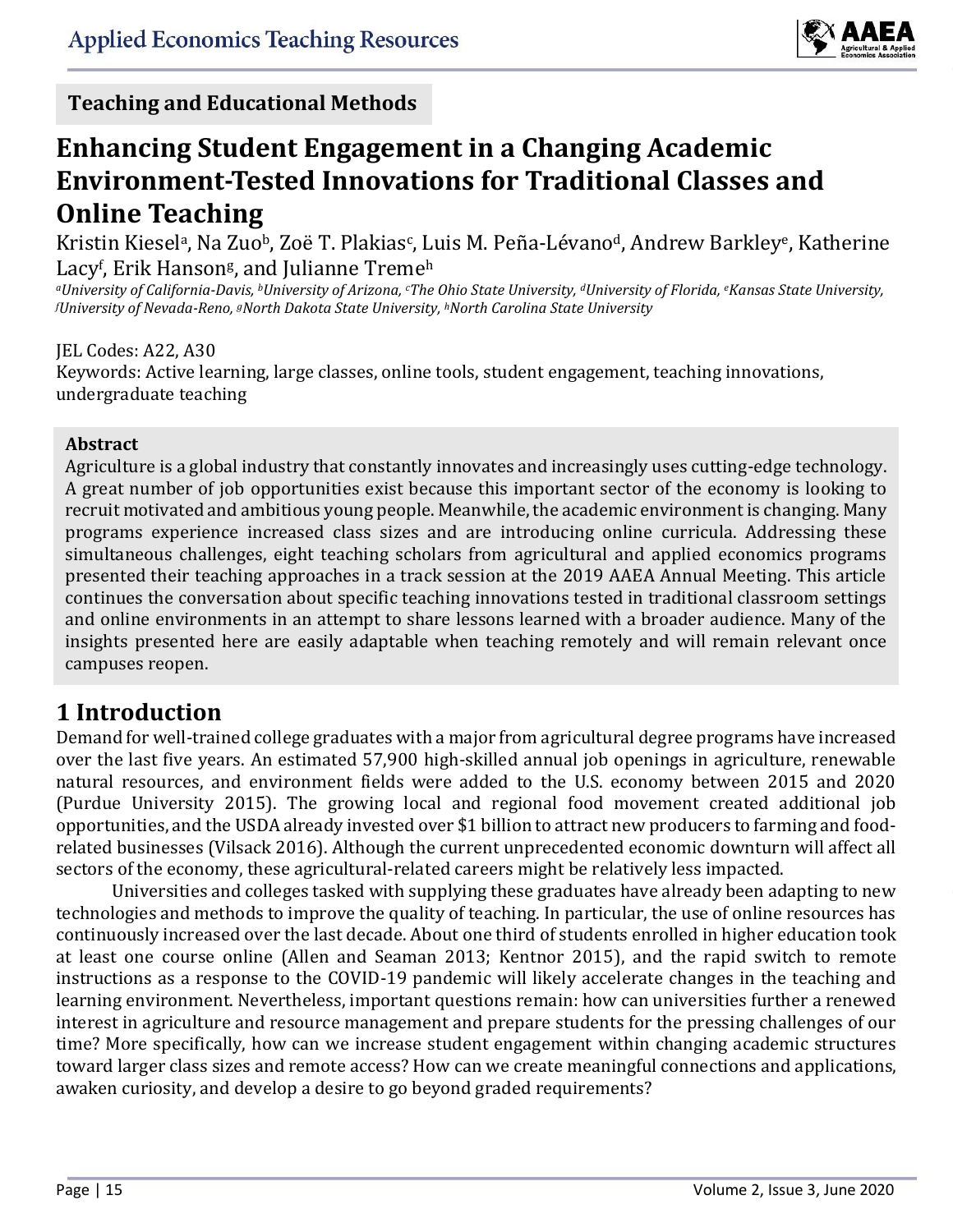

This article discusses innovative teaching approaches tested in traditional classroom settings and online classes to begin answering these and related questions.<sup>1</sup> We first provide a short overview of the existing literature on student engagement and describe our successful approaches to increase student engagement implemented in traditional classrooms. We then summarize existing literature on teaching in an online environment and present our approaches that modified or re-envisioned the use of online learning tools and social media for large classes. Finally, we conclude by reflecting on the challenges ahead.

### **2 Innovations in Traditional Classroom Settings**

The existing literature clearly documents a positive correlation between student engagement and academic achievement (Carini, Kuh, and Klein 2006; Trowler and Trowler 2010; Lei, Cui, and Zhou 2018). Student engagement can be defined as a multifaceted, dynamic process with behavioral, cognitive, and emotional dimensions (Fredricks, Blumenfeld, and Paris 2004; Wang and Holcombe 2010). More specifically, Fredricks et al. (2004) discuss that engagement requires students' positive conduct, such as following the rules and adhering to classroom norms, as well as participating and involving in academic tasks (i.e., behavioral dimension). They also stress the importance of students' investment in learning and self-regulated strategic studying (i.e., cognitive dimension) as well as students' affective reactions to and connectedness with other students and teachers (i.e., emotional dimension). In other words, student engagement observed as active class participation needs to be fueled by the desire to go beyond class requirements and challenge seeking, as well as a deeper emotional connection with the material, their peers, and instructors (Trowler 2010; Quaye and Harper 2015).

Although student preferences, classroom context, and institutional factors can all contribute to a higher level of student engagement (Fredricks et al. 2004), teacher actions remain central in studentcentered pedagogies (Kuh et al. 2006). The term "pedagogies of engagement" was first introduced by Edgerton (2001), although pedagogical developments of the 1990s already emphasized collaborative or cooperative learning, inquiry and problem-based learning, team projects, and authentic learning as a basis for student-centered pedagogies (Barrows and Tamblyn 1980; Johnson, Johnson, and Smith 1991; Jonassen and Rohrer-Murphy 1999). In a survey of 1,246 college students, Zepke, Leach, and Butler (2014) found that the three most important teacher actions to increase student engagement are: providing feedback to improve student learning, teaching in ways that enable students to learn, and being enthusiastic about the subject. Carefully designed tasks can further enhance engagement in learning if they are perceived as authentic, provide students with opportunities to assume ownership of their actions, and allow collaboration (Newmann 1991; Newmann and Wehlage 1993). Helme and Clarke (2001) further find that cognitive engagement is more likely to occur when students are asked to work with peers on novel tasks that have personal meaning. Similarly, Herrington and Oliver (2000) and Herrington and Herrington (2006) emphasize a framework that situates learning activities within real-world circumstances and provides immersive learning tasks in realistic learning contexts. Finally, Burns and Chopra (2017) point out that student learning can be enhanced through industry involvement.

Below we discuss five approaches that translate these findings into teaching innovations implemented in large undergraduate classes. Barkley, Kiesel, and Lacy used in-class assignments, peerbased learning activities, and teaching with experiments to increase student engagement in large classes and improve learning outcomes. Zuo and her colleagues reflect on three implemented approaches to authentic learning aimed at engaging students in global agriculture. Finally, Hanson's description of the Farm Credit Fellows program serves as an example of a successful industry collaboration.

 $1$  These innovations and shared lessons learned were presented in the track session "Increasing Student Engagement and Attracting Talent in a Changing Academic Environment" sponsored by the Teaching, Learning, and Communications and Agribusiness Economics and Management sections at the 2019 AAEA Annual Meeting. The feedback we received motived us to share our experiences more broadly within our discipline.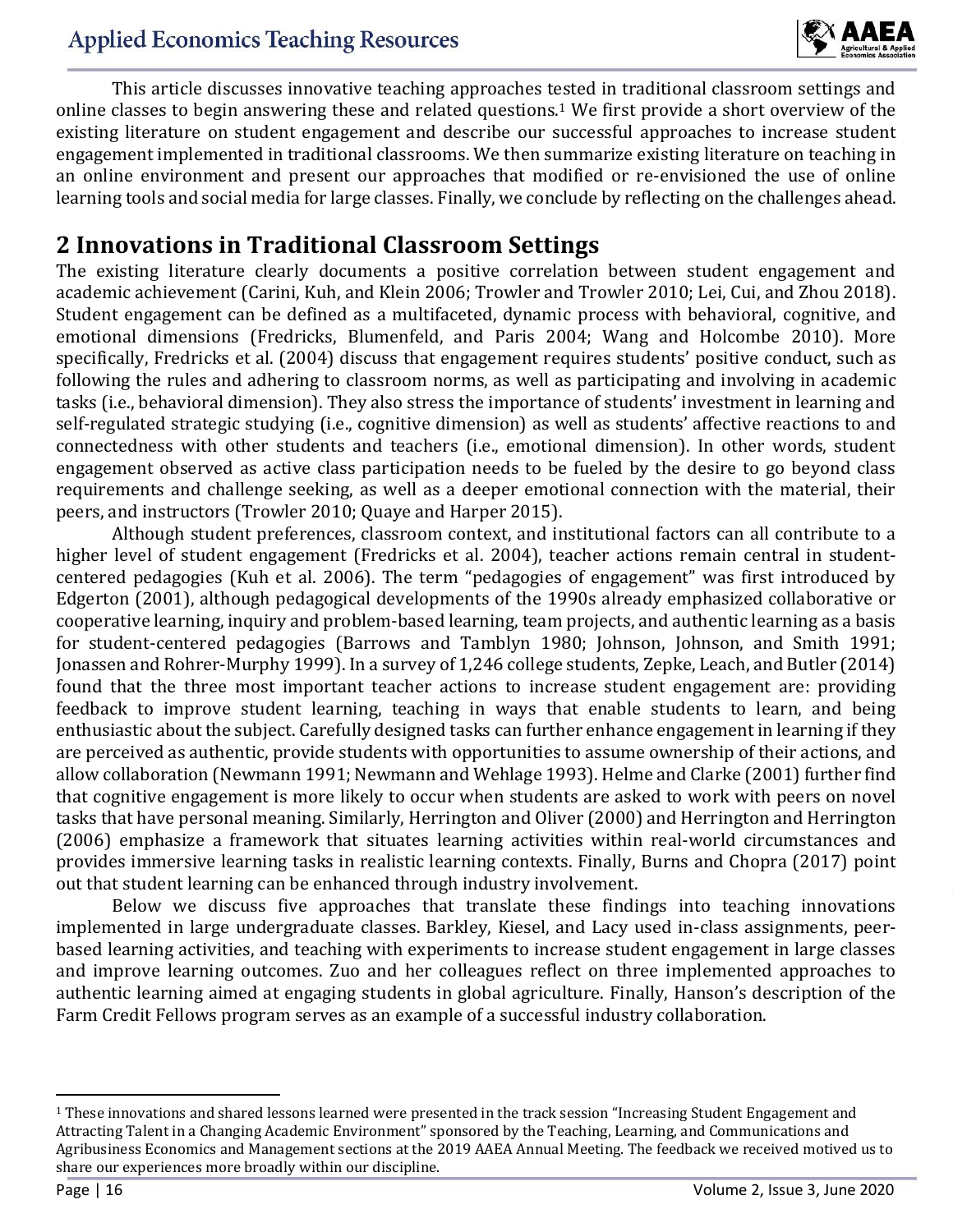

### **2.1 Using Small Group In-Class Assignments Instead of Quizzes**

Andrew Barkley teaches a required course in applied microeconomics at Kansas State University. The course is the second semester of a two-semester, Junior-level sequence in intermediate microeconomics applied to food and agriculture, with calculus as a prerequisite. Barkley describes his in-class exercises assigned during this course as *Skill Builders*.

He incorporates these assignments into every lecture. The short assignments cover material from the previous lecture, and take about 5 minutes. Barkley's initial idea was to encourage students to attend every class, as well as to review their notes from the previous lecture. He did so by giving a quiz at the start of each lecture.

Although this worked well for some students, particularly serious students who systematically reviewed the material, other students experienced high levels of performance and/or test anxiety. The classroom environment suffered for students who did not perform well on the quizzes, and he frequently had to deal with incidents of cheating. Barkley decided to replace the quizzes with daily in-class assignments, covering the most rigorous and challenging material from previous lectures.

These assignments gave students the opportunity to apply challenging economic concepts to food and agriculture and to see questions similar to those on upcoming exams. The assignments are completed and submitted by each individual, transforming work and discussions with other classmates from cheating to an encouraged activity. Not only did this new approach result in higher-order learning and better learning outcomes, it also contributed to a positive and less threatening learning environment.

The assignments are typically applications of microeconomics to issues in food and agriculture, including profit-maximization, advertising, the causes and consequences of monopoly and monopsony in food and agricultural markets, and game theory. Students were able to ask for help when working on these assignments, and the grading provides a useful mechanism for reinforcement, encouragement, and feedback. Finally, grading these *Skill Builders* helped Barkley to revise the course material and better align it with student interests and possible career choices.

In summary, although designing and implementing these types of assignments was costly in terms of reduced coverage of course material and additional time spent on preparation, implementation, and grading, the benefits seemed to have outweighed these costs. Benefits include increased class attendance, higher levels of student participation in lectures, enhanced learning outcomes, a more positive class environment, and improved student-teacher relationships. Feedback from students is positive. Quizzes were popular with good students who were motivated to review their notes before each lecture, but were unpopular with struggling and anxious students. *Skill Builders* appear to be a successful way to provide extra practice with difficult concepts and reward class attendance.

### **2.2 A Peer-Based Learning Approach Supported by Group Projects, Clicker Participation Questions, and Instructional Videos**

Kristin Kiesel redesigned the Intermediate Microeconomics course taught in the Agricultural and Resource Economics Department at the University of California, Davis, over several quarters in an effort to incentivize peer-based learning. She started with the introduction of a quarter-long group project that asks students to play a game based on oil production by the Organization of Petroleum Exporting Countries (OPEC). Students are divided into groups representing OPEC countries. They are given initial oil reserves, historic prices, production cost, and the rules of the game.<sup>2</sup> Students then play several rounds of this game and submit production quantities for their assigned countries as low-stakes assignments throughout the quarter. First, they are asked to develop strategies in a scenario that resembles perfect competition. The game then moves to a scenario that represents an oligopoly market structure. Finally, students are

<sup>&</sup>lt;sup>2</sup> Several descriptions of an OPEC game as a teaching tool are available online. Kiesel's implementation of the game built on instructions posted by Borenstein and Bushnell (see http://faculty.haas.berkeley.edu/borenste/mba212/OPECgame.pdf) and her exposure to a version of this game used by Sofia Villas-Boas during a visiting assistant professor appointment at the University of California, Berkeley, in 2015.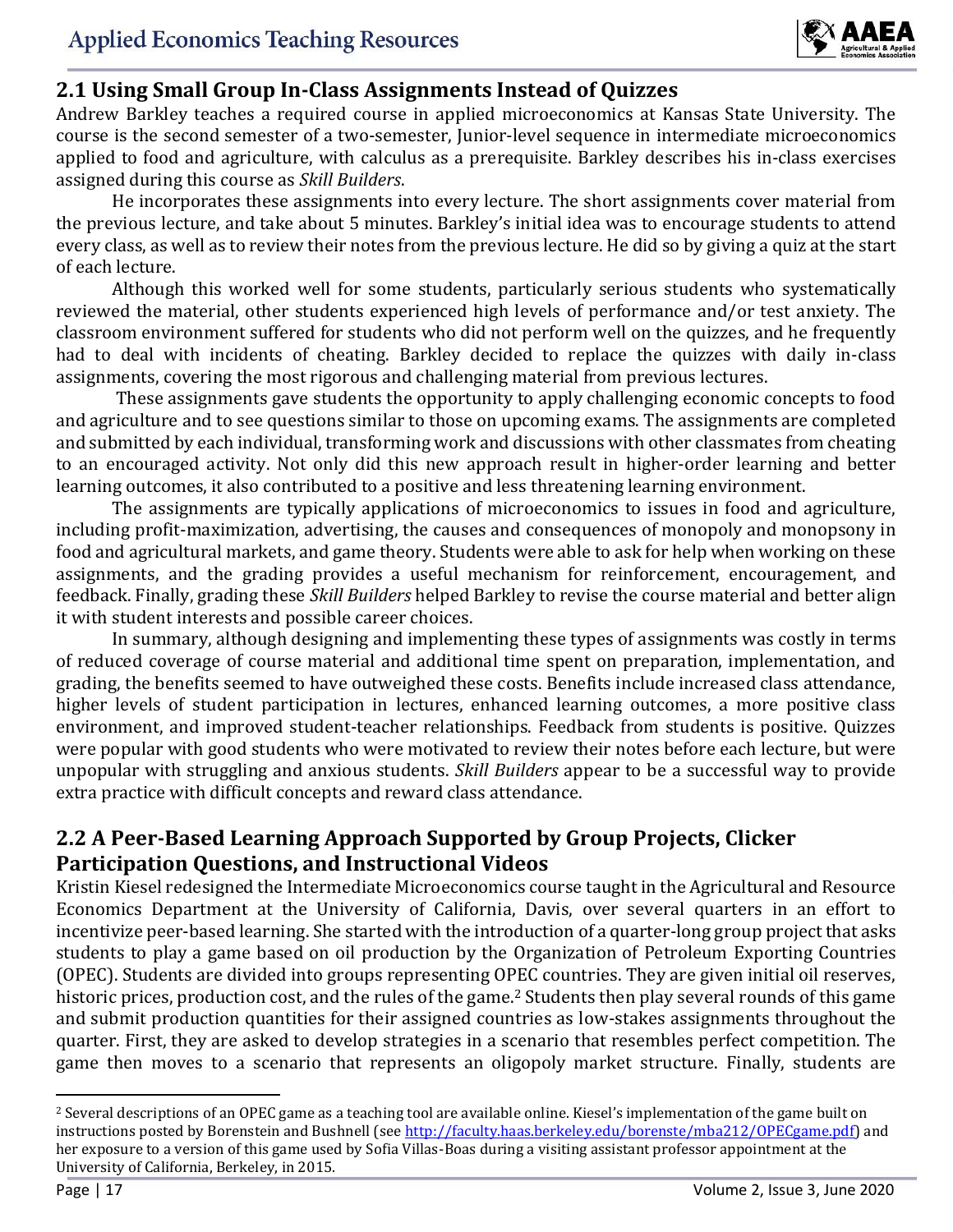# **Applied Economics Teaching Resources**



encouraged to form a cartel, and one section is dedicated to allow students to discuss possible cartel agreements.<sup>3</sup> These submissions parallel the coverage of market structures and firm behavior in lecture and allow students to continuously apply the taught material. Kiesel shares the resulting market price and overall supply after each submission during lectures and encourages students to ask for feedback from the TAs or herself. One key aspect of this game is that students are submitting quantities repeatedly under each scenario. It allows students to reflect on their choices under consideration of the shared market outcomes and additional feedback. Prior to a detailed discussion of the game during her last lecture that also serves as a final exam review, students are asked to submit a memo or project report. It allows them to review the material covered throughout the quarter, reflect on their submissions, and describe what they would do differently. This opportunity to review their strategies and describe what they have learned serves as a high-stakes assignment.

Although many students were appreciative of this real-world application, others struggled and did not actively contribute to group discussions. Kiesel continued to refine instructions and created additional resources to support the game. To further support student engagement, Kiesel also incorporated clicker questions into her lectures during the following quarters. These questions appear throughout each lecture and are graded based on participation and correctness.<sup>4</sup> In contrast to taking short weekly quizzes at the beginning of lecture that test whether students complete the assigned readings, students can talk and consult their peers while each question remains open. In a final revision and attempt to strengthen her peer-based learning approach, Kiesel also created and posted learning glass videos that feature students explaining economic concepts.<sup>5</sup> These short videos (10–15 minutes) allow students to review key concepts covered in lecture. Featuring their peers is further intended to motivate students to try to learn from each other and explain the covered material in their own words.

Lecture attendance increased immediately after the implementation of clicker questions. More importantly, however, the group project, the opportunity to discuss responses to clicker questions, and the learning glass videos that featured students reinforced each other. They allowed students to increase their engagement with the material and interaction with their peers. More students started actively participating in lectures and took ownership of the OPEC game, improving learning outcomes significantly. While the introduction of the OPEC game alone allowed 32 percent of the students to improve their individual performance, 73 percent of students were able to improve their performance (measured by a received higher grade for the final as compared to the midterm) once all components were implemented. Furthermore, these innovations significantly improved students' perceptions of their learning as expressed in increased numerical scores and enthusiastic comments on their student evaluations. One student remarked: "Even though I may not earn an A in the course, I was able to engage with the material in a way that most students never get the chance to."

#### **2.3 Teaching with Experiments in Large Classes**

Many classroom activities can seem inapplicable to large class sizes. It is more challenging to keep students engaged as class sizes grow. However, with the right amount of preparation, classroom games can be a useful "learning-by-doing" strategy even for large classes. Games do not have to be self-created; there are many games for principles courses published on a website "Games Economics Play," maintained by Delemeester and Brauer (2010). Katherine Lacy adapted a number of these games to introduce material in her principles of microeconomics courses taught in the Economics Department at the University of Nevada, Reno.

<sup>&</sup>lt;sup>3</sup> Except for the first scenario that combines all groups into one game, four parallel games are played with each section representing one independent game.

<sup>4</sup> One question is randomly chosen from each lecture to assign participation points for that lecture. One point is given if a response was received, and an additional point is added if the question was answered correctly.

<sup>5</sup> Learning Glass technology uses specialized glass and lighting to create a transparent white board that illuminates writing with neon markers while the instructor is able to look directly into the camera. See

https://video.ucdavis.edu/media/Competitive+Markets/0\_nbjgavbl for an example of a video featuring Kiesel.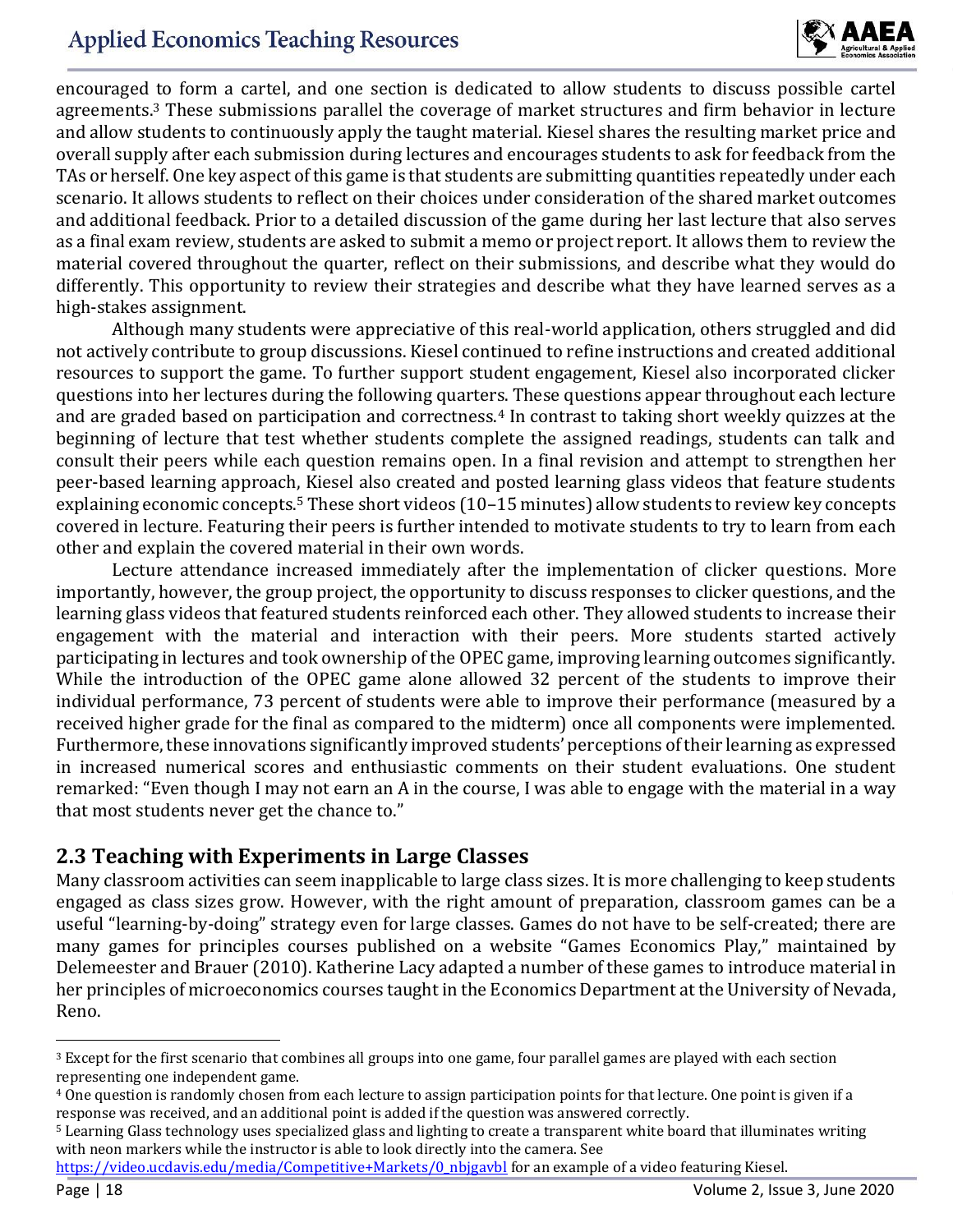

Lacy often uses games before introducing the material. This allows students to experience the material firsthand and provides the class with examples to reflect back on when discussing the material. For example, diminishing marginal product can be a challenging concept for introductory economics students. To provide students with firsthand experience of diminishing marginal product, a widget production game is introduced before the production chapter. Students are placed in groups of 7–8 students asked to produce as many "widgets" as possible in a given amount of time starting with 1 worker.<sup>6</sup> The next round introduces a second worker, third round introduces a third worker, etc. When it comes time to introduce diminishing marginal product of labor, Lacy allows students to comment on why they believe production did not increase as fast when adding workers when there were already 5, 6, or 7 students working compared with adding workers when only 1, 2, or 3 students were working. Students often describe the idea of diminishing marginal product of labor, which allows Lacy to formally define the economic term while using the class production data.

In a typical Principles of Microeconomics course, Lacy begins the second class with a game to introduce the circular flow diagram. Because of time constraints in her course calendar, she does not introduce supply and demand using games, but many games exist on the "Games Economist Play" website (Delemeester and Brauer 2010). When introducing consumer behavior in game theory, Lacy has students play a series of prisoners dilemma games and a game called 21 Flags to introduce backward induction. The next two games introduce environmental economics. Specifically, a common pool resource game using a "pool" of extra credit points and a pollution permit game developed by Caviglia-Harris and Melstrom (2015). When it comes time to introduce firm production, Lacy uses the widget production game previously mentioned. Finally, a game developed by Brouhle (2011) is used to introduce the class to Oligopolies.

Reflecting on her lessons learned, she emphasizes that early preparation is the key to a successful learning activity executed during lecture. She found that she could save valuable classroom time by providing the game/experiment instructions to the students before class and asking them to read the instructions beforehand. To ensure students read and understand the instructions, she then started her lectures with a pre-game quiz related to the instructions. This allows her to have a guided instruction discussion to clear up any misunderstanding before the game begins and provides students who did not read the instructions beforehand with information about the game. She also strongly advises not to start the game before the instructions are completely explained. Once students have started talking, all focus on the instructor is lost and not easily recovered.

During the game, she utilizes student response systems (clickers) to collect data and answers.<sup>7</sup> Additionally, early preparation comes in handy when the game does not work out as planned. Having responses and prepared discussions for these situations can help create valuable learning experiences even when things do not go as expected. Finally, Lacy used prizes, such as extra credit points or candy bars to encourage thoughtful participation and motivate students to develop winning strategies for the games. Once the games are completed and before prizes are distributed, she also asked students to complete a game-ending survey during which students summarize what they have learned from the activity in a couple sentences. This provided students with time to reflect on the game outcomes and connected them to the course material. This feedback has also allowed Lacy to adjust the games/experiments and ensure that

<sup>6</sup> Lacy has used many different types of "widget" definitions. The first widget production attempt requested students fold a piece of paper eight times and write "ECON WIDGET" on the paper with a provided sharpie (the limiting factor was the sharpie). However, this method used a lot of paper. Other widget production attempts included folding a piece of paper four times and stapling the four corners, folding paper airplanes and writing "ECON JET" on the wing using provided sharpie, placing paperclips along the outside of file folders, and producing rice by writing "rice" as many times as possible on a  $8.5 \times 11$ inch sheet of paper. The most successful attempt has been the airplane production.

<sup>7</sup> However, it is important to always have a backup plan on how the students can submit answers if the clicker system fails. For example, Lacy brings copy paper to class on game days so if the clicker system is not working as expected, students can put their answers on sheets of paper and display them at the same time. Or if a TA is available, the TA may assist in collecting answers papers and compiling data.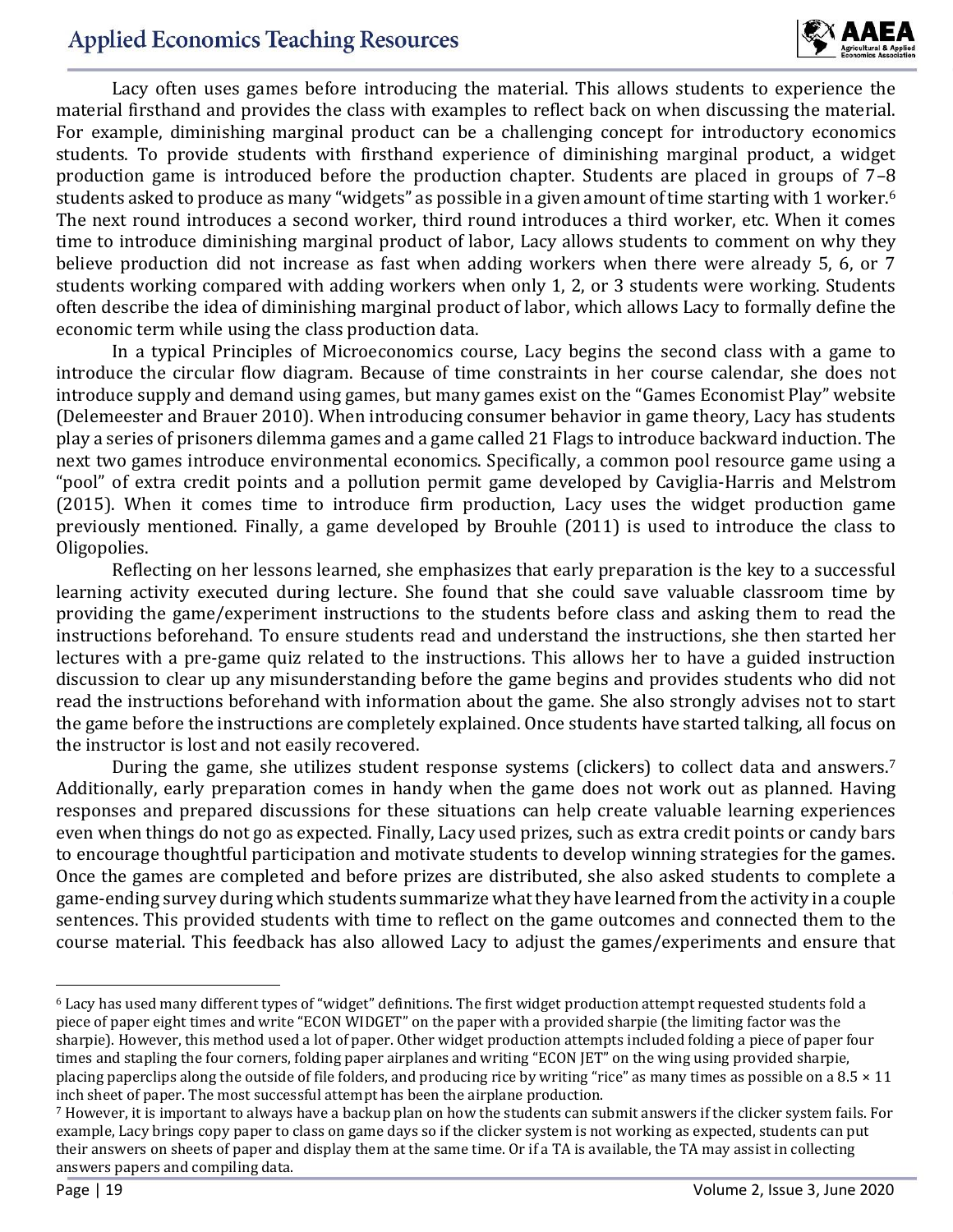

student learning matches her learning objectives for the activity. In game feedback and on teaching evaluations, students have commented on their enjoyment of the games and appreciate the ability to have a more hands-on learning opportunity for more challenging concepts.

### **2.4 Three Classroom Practices to Engage Students in Global Agriculture**

Global agriculture is an important subject area in which we could usefully engage our students. Appreciation of the interconnection and a comprehensive understanding of global agriculture are imperative for students' future success in the agricultural sector. Global perspectives arise naturally within agricultural economics curricula as topics of international trade, global agribusiness, and international economic development are commonly discussed. However, without offering an authentic learning environment, it can be challenging for students to comprehend global agriculture in a real-world context. While study abroad courses/programs are popular in this context, financial barriers and time constraints might put participation out of reach for some students.

Teaching in the Department of Agricultural and Resource Economics, Na Zuo and her colleagues found ways to engage students in global agriculture while learning locally at the University of Arizona. Utilizing the Authentic Learning model (Herrington and Oliver 2000) as the pedagogical framework, they examined three practices to bring real-world authentic context to the classroom. The first classroom practice was conducted in the course *The Economics of Futures Markets,* and it was a ten-week trading simulation on the *StockTrak* platform.<sup>8</sup> Students were provided with \$500,000 of imaginary money and executed a number of different transactions based on real-time prices. Students were also asked to identify any events that affected the price of a commodity on which they had an open position and to cite news articles detailing the event. The objective was to encourage students to connect how policy changes, trade barriers, or weather events can affect global commodity prices, building an understanding of the connectedness of global agriculture and international trade. The second intervention was launched in an agribusiness management course, where a case study on a multinational retail chain was used to guide students to practice collaborative decision making. The information and data in the case study of interest provided an authentic context that demonstrated various entry modes to global markets used in a real multinational corporation. The case study supported collaborative construction of knowledge: in a 50 minute case session, students first worked collaboratively in groups on the case questions; then all groups were invited to contribute to a class worksheet, which then guided class discussions. The third classroom practice incorporated real-world example-based instructions in a general education course on the global food economy. It created a teaching and learning environment that utilizes real-world examples, collaborate group discussions, and team projects. Based on student responses, Zuo, Josephson, and Scheitrum (2019) found that students reported an increased understanding of and interest in global agriculture after these interventions were introduced in three classrooms, respectively.<sup>9</sup>

### **2.5 The Farm Credit Fellows Program: Collaborations with Industry to Enhance Learning**

The Farm Credit Fellows program at North Dakota State University is an example of increasing student engagement through unique class structure and industry collaboration. The program blends an agricultural lending class with off-campus training and learning opportunities provided by three local Farm Credit System associations. Erik Hanson asks students to examine three or four unique case studies each year as experiential learning exercises.

These case studies are based on realistic example loan applications created by the participating associations, and students make recommendations for loan approval based on historical income statements, balance sheets, and other application information. Several other case studies are included in the Fellows program's off-campus events. For example, students showcase their skills at a loan discussion

l

<sup>8</sup> Available at https://www.stocktrak.com/.

<sup>9</sup> All three interventions are further detailed by Zuo et al. (2019).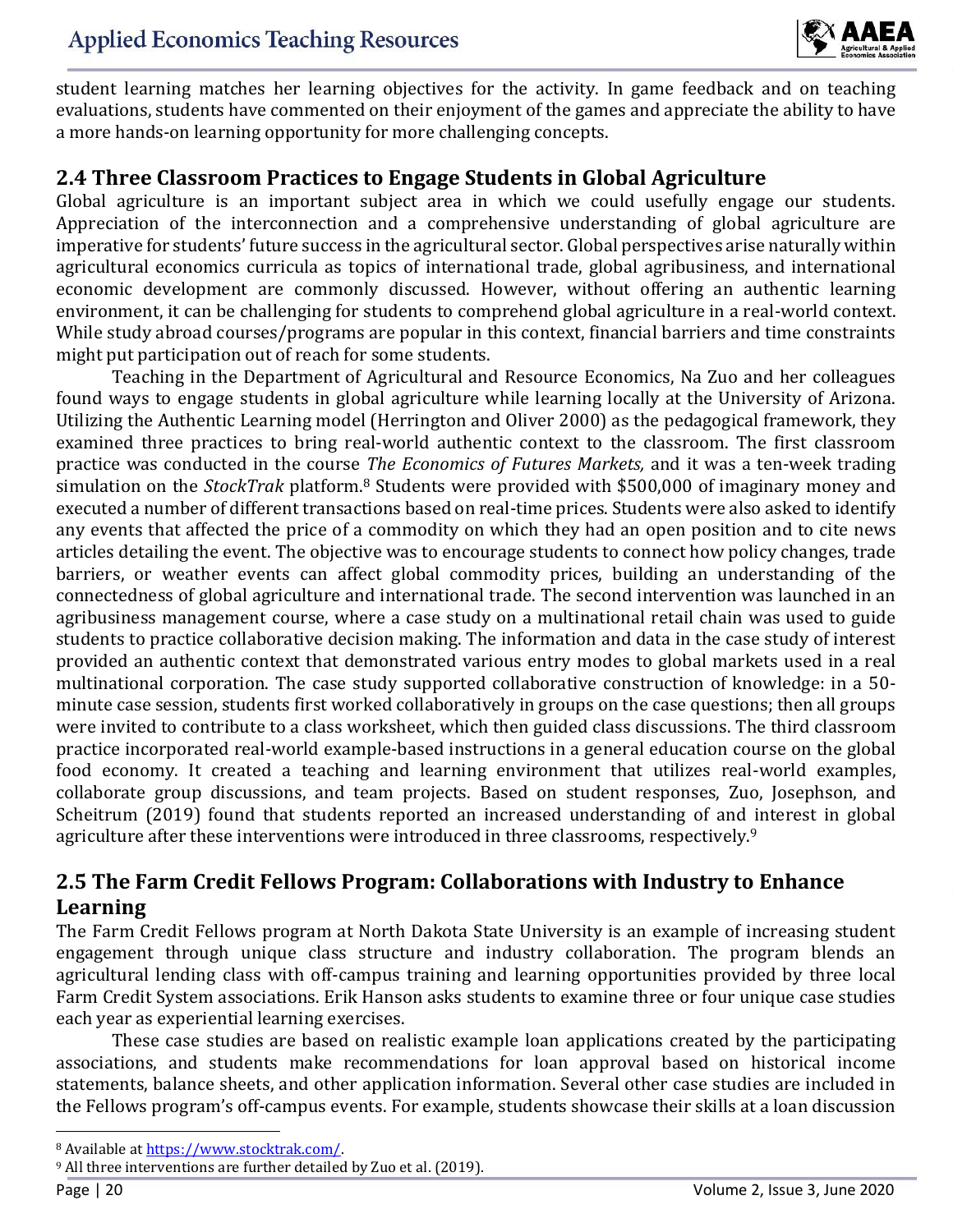

forum where they analyze case studies alongside loan officers and credit analysts. A case study is also used as the course's final project. Altogether, the Fellows program allows students to repeatedly apply key definitions and calculations learned in class. When tested after the course, Fellows program participants earned significantly higher scores on a financial assessment than students in the university's other agricultural finance courses. Perhaps more importantly, students have multiple opportunities to sharpen their analytical skills and technical communication abilities, and they are particularly excited when they are able to discuss the lending cases with industry professionals. These interactions allow students to gain confidence and build their professional networks prior to entering the workforce. Indeed, Fellows program alumni have strong placements at local Farm Credit System associations and banks.

### **3 Innovations in Online Classes and the Utilization of Online Tools**

In addition to increases in class sizes, higher enrollment numbers have resulted in more online course offerings and an emphasis of online tools in higher education. In 2013, 26 percent of students at U.S. colleges and universities took at least one course online (McPherson and Bacow 2015), and four years later, this number had risen to just over 33 percent (National Center for Educational Conditions 2019). Despite their prevalence in the news, distance education courses offered by distance-only institutions enrolled only 2 percent of all undergraduate students in the United States in 2017 (National Center for Educational Conditions 2019). Students are much more likely to take online courses from institutions with a physical presence. Many land grant universities have been considering online courses as part of their curriculum because they can provide greater access and more flexibility to students. The recent COVID-19 pandemic has precipitated a further interest in considering these options, and many faculty have gotten a crash course in online teaching. Deming et al. (2015) address the effect of online courses on the extensive margin of education and ask whether online learning can affect the education cost curve. Controlling for selectivity (a proxy for educational quality), they find that institutions with more online classes have lower tuition prices. Also, in a recently published paper, Goodman, Melkers, and Pallais (2019) use data from a highly ranked MS degree program in Computer Science at Georgia Tech to provide the first evidence that student access to education via online course offerings can increase overall enrollment.

The use of online tools can take a number of forms. Even when classes are taught in traditional faceto-face classrooms, instructors increasingly use online tools and information technology. Instructors may post slides or recordings of lectures online, enable students to submit homework or receive feedback online, engage students using online economic experiments or games, assess learning outcomes using online quizzes and exams, and encourage peer-to-peer interactions on social media or online discussion boards (Allgood, Walstad, and Siegfried 2015; Picault 2019). These tools can be grouped into four different categories based on their major objectives: (1) "To promote communication and/or facilitate the exchange of information," (2) "To provide cognitive support for learners," (3) "To facilitate information search and retrieval," and (4) "To enable or enhance content presentation" (Schmid et al. 2014, p. 274). Although the use of these tools is even more prevalent than teaching an entire course online, the evidence on the effectiveness of these tools is mixed. Schmid et al. (2014) found that online tools offering students active engagement opportunities via cognitive support tools yielded the largest average effect size in student achievement, although heterogeneity in outcomes persisted. Examples of these types of tools include concept maps, simulations, wikis, different forms of elaborate feedback, spreadsheets, and word processing exercises. Although online posting of presentation tools might not have a large effect on student achievement, Borokhovski et al. (2016) found that technology-supported student-to-student interactions improved student learning significantly. Finally, Allgood et al. (2015) provide a summary of studies that address the use of online learning in economics classes. They conclude that online courses have worse learning outcomes, even after controlling for student selection. However, they also suggest that in cases where studies find no difference in outcomes (e.g., completing homework online or on paper), there may be an opportunity for instructors to adopt these as labor-saving innovations.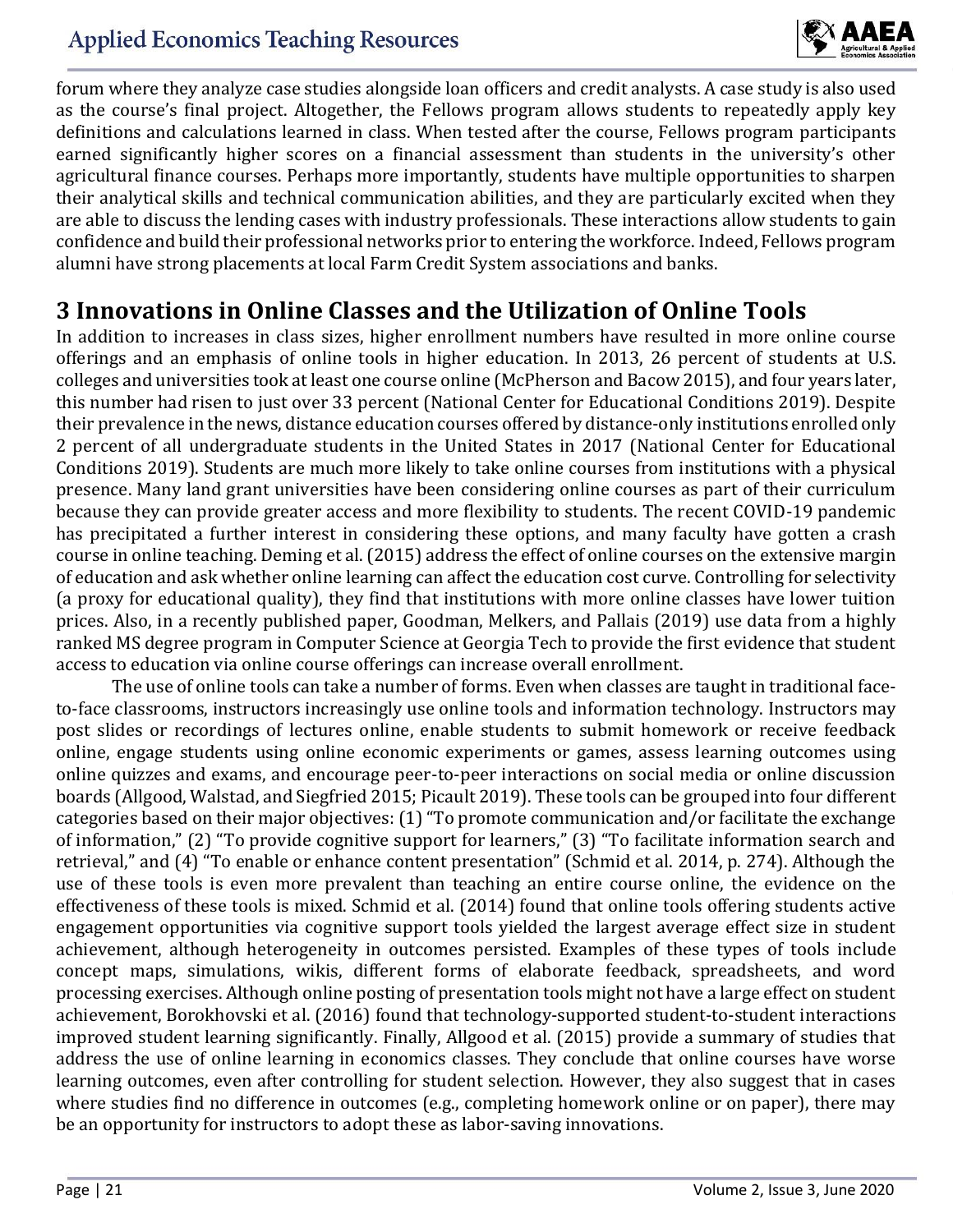

In summary, simply *adopting* online tools for teaching will not necessarily improve and in some cases may even worsen learning outcomes. The use of online technology needs to be purposefully *designed*  and *well-integrated* with other aspects of the course and the overall learning objectives*.* Although some tools can be viewed as labor-saving technologies and serve as substitutes for faculty involvement, many will likely have greater benefits for students when we treat them as complements rather than substitutes to student-faculty interaction. Below, we provide three examples of innovative uses of online tools by instructors teaching in undergraduate agricultural and applied economics programs.

#### **3.1 Interacting with Agricultural Policy—The Use of Twitter to Stimulate Student Interest and Engagement**

Julianne Treme uses Twitter as a pedagogical tool to promote higher levels of thinking in both her Introduction to Economics course and 400-level Agricultural Policy course taught in the Department of Agricultural and Resource Economics at North Carolina State University. Her goal was to have students actively engage with agricultural policy by creating tweets that relate to current events and her course material. Students were asked to select an agricultural leader/organization for the assignment. They created a private account with an instructor-approved handle and tweeted a predetermined number of times per week over a series of weeks. Treme notes that the assignment can be varied depending on the length of the course/unit. For example, a student in the 400-level policy course is required to tweet a minimum of three times a week for 11 weeks. Students in an introduction to economics course are required to tweet over a shorter number of weeks to satisfy a specific class unit requirement. Each class selects a profile picture/banner to display on all Twitter accounts associated with the project and a class hashtag to easily track all course tweets. The assignment counts for between 8 and 15 percent of their final grade, depending on the length of the project, and serves as a creative alternative to a more traditional policy paper.

One of the key aspects of this assignment is that students are instructed to construct tweets from their leader/organization's perspective. They also have to be related to the course material and current events, and include links to relevant articles. Students are required to interact with other students by providing thoughtful replies to their peer's tweets on a weekly basis. This assignment therefore engages students in higher-order thinking. It works because students are not expected to respond with the "right" answer; they are extending course information as it applies to their knowledge of their leader/organization to address current events in an original way. As a result of the tweets, students develop a repository of resources that can be discussed in class.<sup>10</sup> The rubric Treme created provides clear guidance and outlines exemplary work related to content, interaction with classmates, and course themes. It is included in the appendix for additional context and grading. The instructor requirements associated with this assignment are: (1) initial setup of approved leaders/organizations, (2) monitoring the content of tweets, and (3) grading the tweets based on the rubric. Compared to traditional assignments, the overall time required for this assignment was similar, while the benefits to both students and the course are greater. This assignment has generated increased engagement in the classroom, greater general interest in course material, and more analytical short answer responses. Student feedback has been positive, as students have noted that they enjoyed completing this project because it was a different way to demonstrate their knowledge and a fun way to engage with the class. Students also noted that the Twitter assignment led to a deeper understanding of the material in class because they had real time examples with which to connect. Feedback frequently mentions that the shortened character requirement for tweets makes the project manageable, easier to fit in their schedule, and a great way to keep up with current events.

l

<sup>10</sup> Treme also created Twitter polls she uses as a class starter.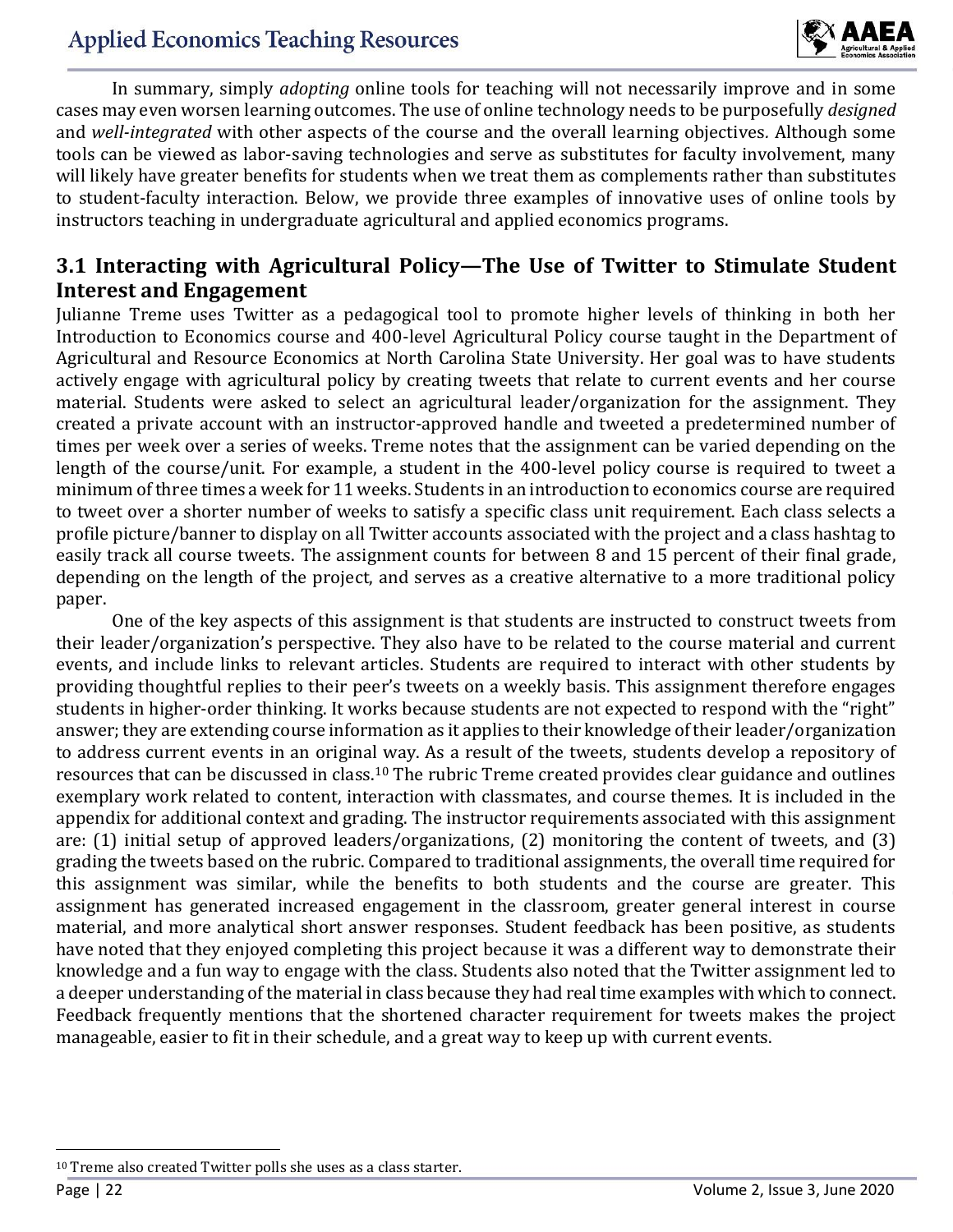

#### **3.2 Use of Diverse Student Evaluation Tools**

Luis Peña-Lévano teaches Quantitative Methods in Food and Resource Economics (FRE) online. This is an undergraduate, mathematic intensive core class for the FRE major, offered every semester. As the sole instructor, he imparts this course to all locations of the University of Florida. It is divided into 10 units (i.e., topics involve matrix algebra, multivariate calculus and optimization, linear programming, and integration), each of which are accompanied by an online pre-recorded lecture. To overcome the challenge of teaching mathematical tools in an online platform, he initially implemented four techniques.

Peña-Lévano's first two implemented learning tools are designed to incentivize students to watch the video lectures: (1) *Pre-labs are* a short assignment of practical problems for which solutions are included in the video lectures. (2) *Quizzes* consist of two to three questions based on similar questions to the pre-labs. These graded small tasks allowed students to gain a better understanding of where they needed to focus their efforts when studying. In addition, it allowed Peña-Lévano to detect areas for improvement. He was able to provide additional examples for a challenging unit before homework assignments were due.

Two additional approaches addressed student and instructor interactions: (3) *In-person Computer Lab Sessions* were hosted by teaching assistants, and attendance was optional. For instance, one of the units involved the use of Excel to solve mathematical problems. Students can directly address any concerns regarding software compatibility or any doubt in how to create simulations. They were able to go over examples presented in the video lectures in person. (4) *Review Sessions* were held by Peña-Lévano every two or three weeks. He directly addressed any questions students had and went over additional exercises to reinforce the learning experience. On average, 50 to 80 percent of the classes attended these sessions. While these innovations required additional time commitments, they have paid off. Learning outcomes have improved. In the course evaluations, students reported that the class is engaging and that the instructor is involved in the learning process.<sup>11</sup>

Peña-Lévano continues to add additional techniques. They include a *Final Mini-Project*, which is a special assignment where students needed to create a short practical problem based on one of the units of the class. It helped students to better understand the topics and use the mathematical tools and principles learned during the course to create a new problem.

### **3.3 Adoption of** *Packback***, an AI-Assisted Discussion Board Tool**

Discussion boards can provide students with the opportunity to engage with material outside of class and build on concepts they've learned in class in more open-ended and creative ways than quantitative assignments (e.g., problem sets) may allow. One new tool in the discussion board space is *Packback*. <sup>12</sup> This discussion board tool asks the question "What are you curious about?" Students are thus prompted to post open-ended questions, and an AI-assisted tool gives students real-time feedback on their questions. For example, if a question is too short, not open-ended or does not include a citation, the student will be prompted to edit it in real-time. The AI (or a peer or instructor) can also flag questions, and staff at *Packback* will follow up to provide guidance to the student. Peers can respond to questions and "spark" questions or responses that they find interesting, with the number of sparks serving as an indicator to an instructor of student interest in that discussion. Instructors can "pin" a question to the top of the question list or star questions to create a curated list to prompt students to engage on specific topics or to highlight exemplary questions. Instructors also have the ability to coach or praise a student and provide specific feedback on a student's post. The tool further provides an algorithm-based "curiosity score" for each student's question. This score is based on question length, use of sources and links, and readability of text. It is intended to serve as a proxy for the quality of the student's post. The built-in gradebook tool then allows the instructor to grade students by curiosity points or simple participation.

l

<sup>11</sup> Further details on these innovations can be found in a recently published article (Peña-Lévano 2020). <sup>12</sup> Interested readers may learn more about this tool at: https://www.packback.co/.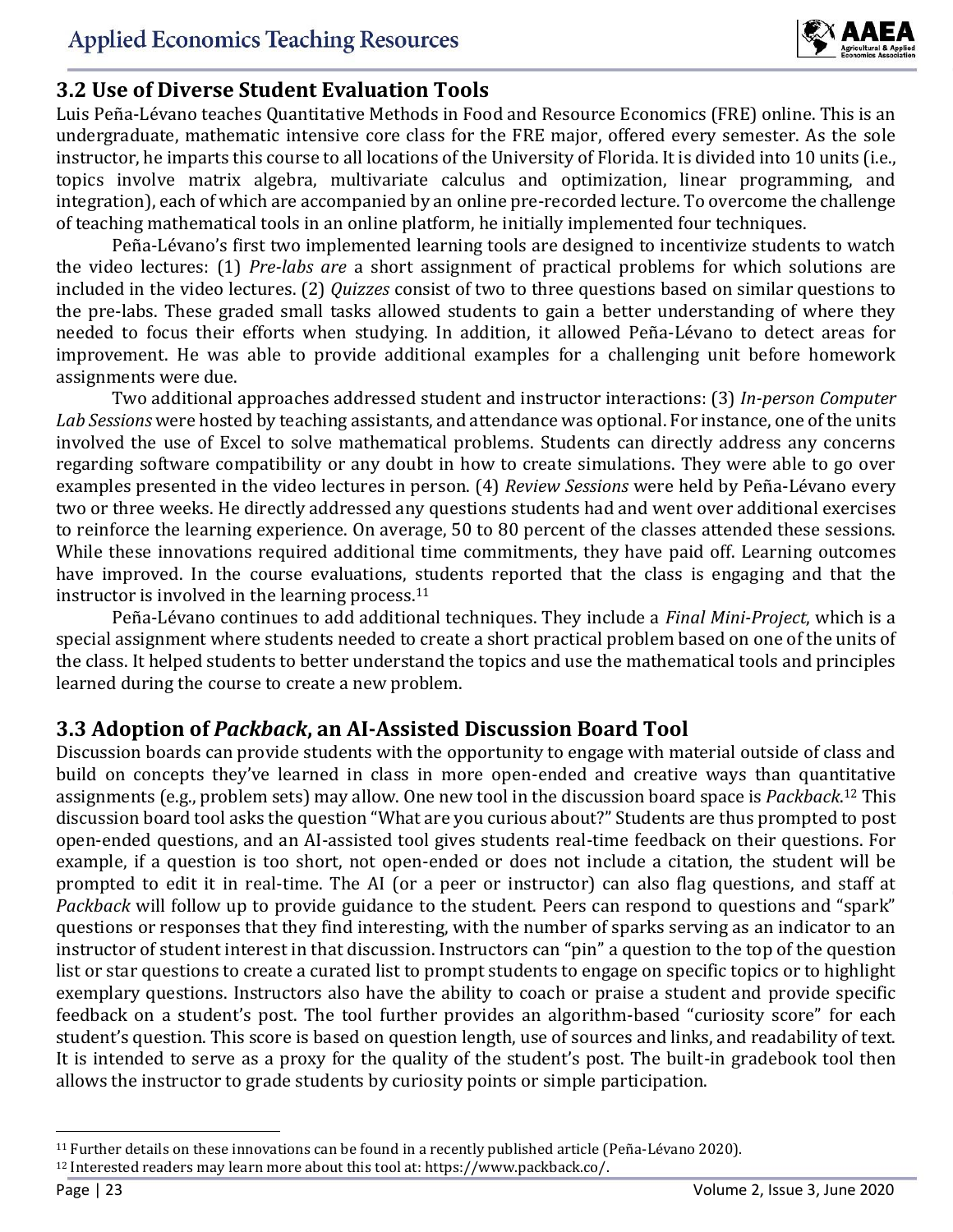### **Applied Economics Teaching Resources**



Zoë Plakias and her colleague Anna Parkman recently began using *Packback* for classes offered in the Department of Agricultural, Environmental, and Development Economics at Ohio State University. Plakias adopted *Packback* in a large in-person introductory microeconomics course in the Spring of 2019. Students were required to post one question and two responses weekly. She required that questions be related to the current or previous week's class topic, and posting of questions accounted for up to 10 percent of the total course grade, based on simple participation. Exemplary questions and interesting topics raised on *Packback* were highlighted weekly in class, and posts that revealed poor understanding of concepts across many students motivated in-class clarifications of that material.

Plakias found that students engaged in vibrant discussions online on a variety of topics and shared personal stories and interests that allowed her to better tailor lectures to student interests and needs. Students also appreciated the opportunity for graded low-stakes assignments. However, she also observed significant heterogeneity in the quality of posts, with the AI unable to detect some aspects of quality. For example, incorrect statements about economics or questions with answers that could be found in the lecture slides or textbook were not flagged and were not reflected in the post's "curiosity score" and because of the large class size (125), students sometimes had difficulty providing original questions or responses. Low quality questions went unanswered entirely. In addition, the cost (\$25 per semester) left some students dissatisfied, as they did not see the added value relative to the built-in discussion board tool in Ohio State's learning management system provided by Canvas.

Although the platform was relatively easy to use and its real-time prompts to students can function as a labor-saving mechanism for faculty, getting the most out of a discussion board still requires significant management time on the part of instructors. It remains somewhat unclear to what extent *Packback* actually lowers overall management time. The single best innovation of *Packback* appears to be the prompt—it encourages student-centered learning by incentivizing students to ask questions related to the class material and allows them to direct their own learning. In conclusion, Plakias suggests comparing the functionality of any built-in discussion board tools within your university's learning management system with *Packback* to ensure the benefits are worth the costs to students.

### **4 Conclusions**

Enrollment in higher education has increased across all populations. Many undergraduate programs have started to move courses online and encourage the use of technology and online tools. The rapid move to remote instructions as an emergency response to the Covid-19 pandemic and social distancing requirements will likely accelerate these changes in the teaching and learning environment. However, these developments raise important questions regarding the quality of teaching. This article wants to encourage a thoughtful discussion of necessary innovations and provide useful tips for instructors looking to increase their teaching effectiveness in large undergraduate classes whether content is delivered online or face-to-face.

We started a discussion of how to increase student engagement and adequately prepare students for the many job opportunities in agriculture-related sectors with an organized track session at the 2019 AAEA Annual Meeting. Student engagement can be defined as a dynamic process that combines behavioral, cognitive, and emotional dimensions of learning, results in higher levels of academic achievement, and motivates students to develop life-long, self-regulated, and active learning behaviors. As a discipline, it is further essential that we attract and retain talent to careers in agriculture to be able to address the many challenges posed by labor shortages, supply chain management issues, international trade, climate change, demands for transparency, as well as overall health and environmental concerns.

The economic situation has changed dramatically since the beginning of the COVID-19 pandemic. While the downturn might affect agricultural-related sectors relatively less dramatically than other areas of the economy, new challenges will surely arise. Many of us already needed to respond quickly and not only adjust in our personal lives but also our teaching approaches. These new demands served as a powerful reminder that the development of teaching innovations can be time-consuming, and that the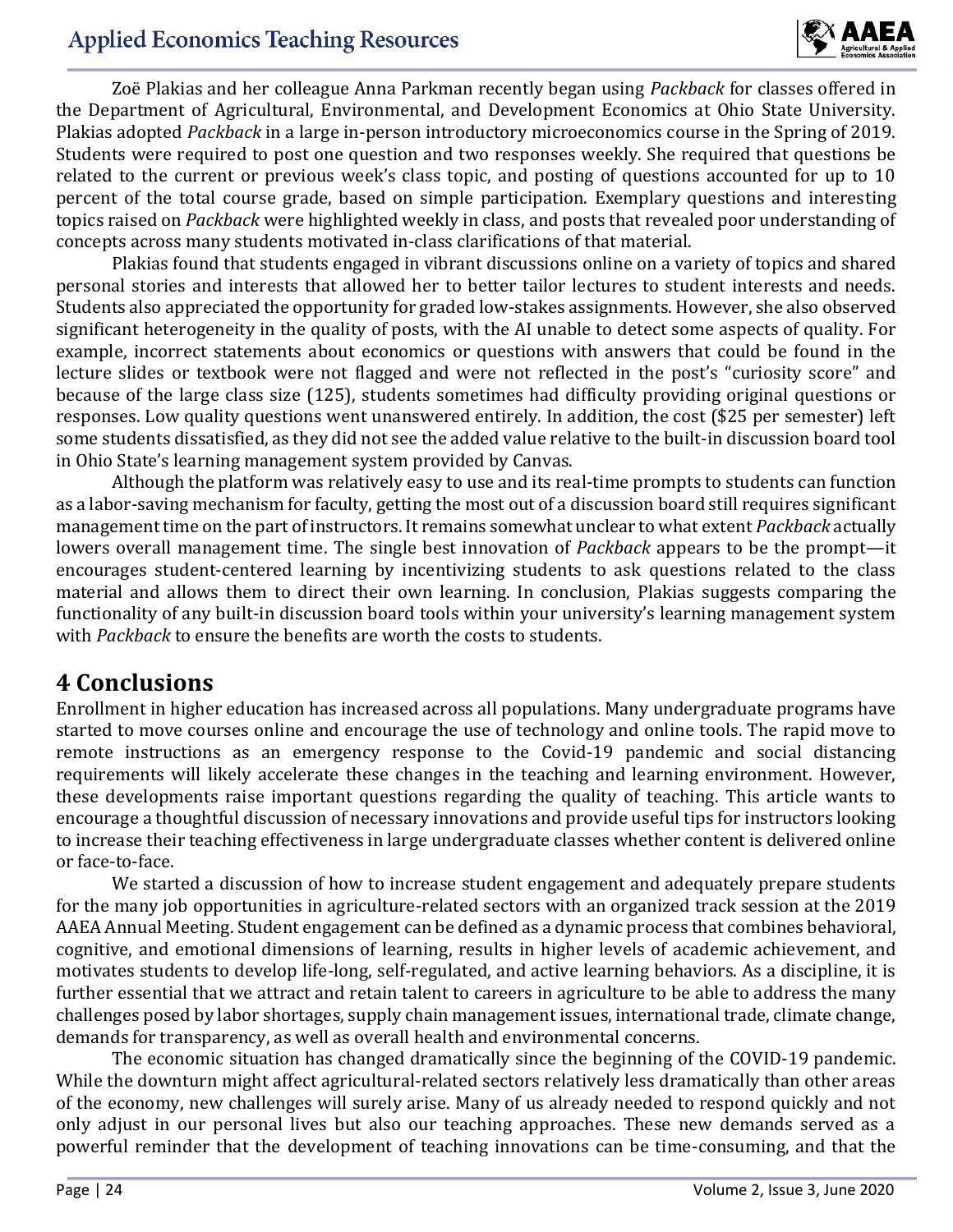

implementation of ideas does not always go as planned. Student-centered learning and teaching approaches require a continuous commitment and can greatly benefit from an ongoing exchange of effective practices. We hope that by sharing purposefully designed teaching innovations and thoughtful usage of online and social media tools, we will inspire teaching scholars, faculty, and graduate students to join in our efforts to continuously design and redesign classes and curricula to better serve our students.

**Acknowledgement:** We thank the participants of the joint Teaching, Learning, and Communications/Agribusiness Economics and Management track session during the AAEA Annual Meeting in August 2019 for their questions and received feedback. We also thank Jason Bergtold, editor of *AETR,* for his comments and helpful suggestions.

**About the Authors:** Kristin Kiesel is an Assistant Professor of Teaching at the University of California, Davis (Corresponding Author: kiesel@ucdavis.edu). Na Zuo is an Assistant Professor at the University of Arizona. Zoë T. Plakias is an Assistant Professor at The Ohio State University. Luis M. Peña-Lévano is a Lecturer at the University of Florida. Andrew Barkley is a Professor at Kansas State University. Katherine Lacy is an Assistant Professor at the University of Nevada, Reno. Erik Hanson is an Assistant Professor at North Dakota State University. Julianne Treme is an Associate Teaching Professor at North Carolina State University.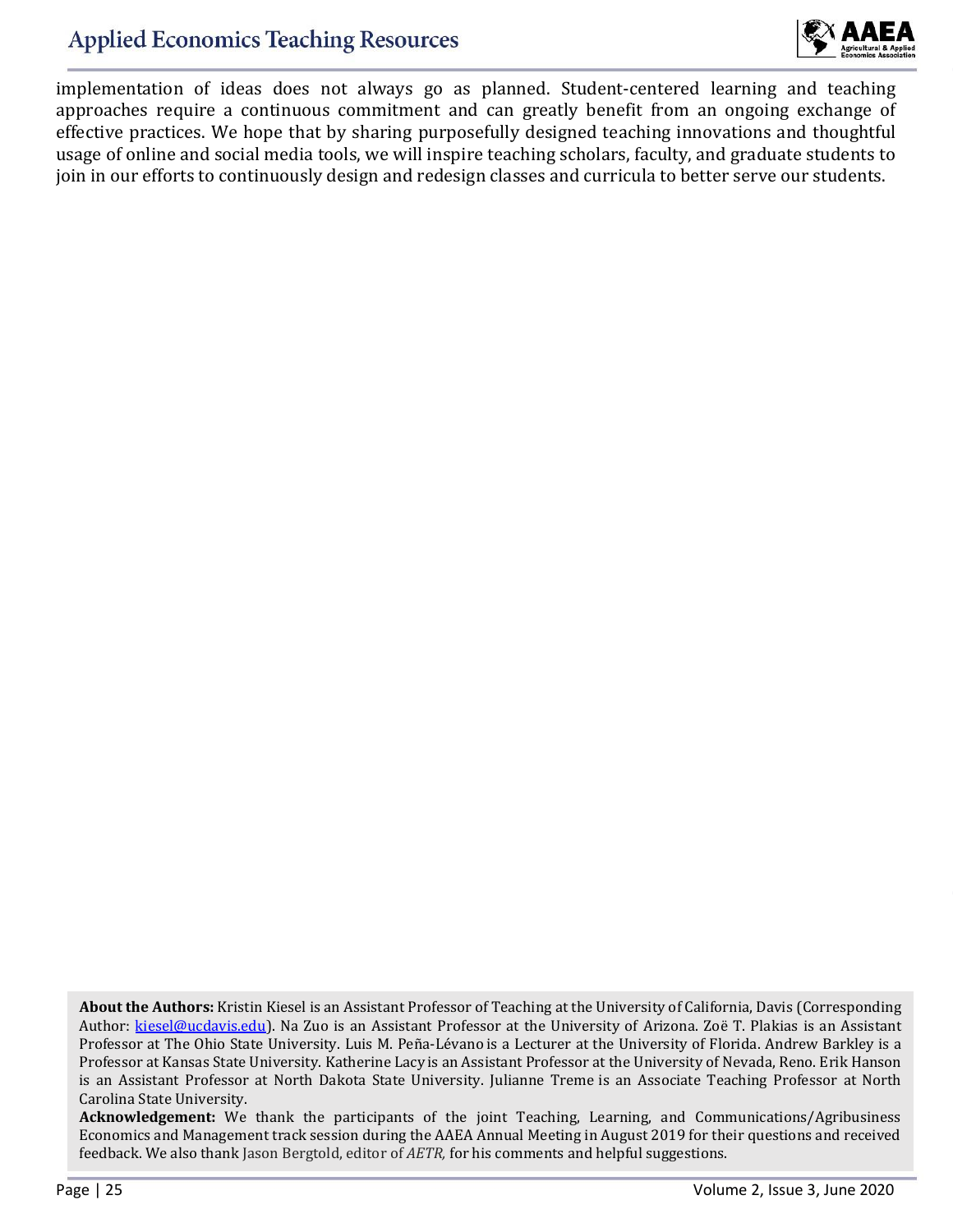

# **Appendix: Twitter Grading Rubric**

| <b>Element</b>                                                 | <b>Exemplary</b><br>10                                                                                                                                                                              | Proficient<br>8                                                                                                                                                               | <b>Partially</b><br>Proficient<br>6                                                                                                                                                            | <b>Unsatisfactory</b><br>2.                                                                                                                                                   | <b>Points</b><br><b>Earned</b> | <b>Possible</b><br><b>Points</b> |
|----------------------------------------------------------------|-----------------------------------------------------------------------------------------------------------------------------------------------------------------------------------------------------|-------------------------------------------------------------------------------------------------------------------------------------------------------------------------------|------------------------------------------------------------------------------------------------------------------------------------------------------------------------------------------------|-------------------------------------------------------------------------------------------------------------------------------------------------------------------------------|--------------------------------|----------------------------------|
| <b>Reflects</b><br>Course<br><b>Themes</b><br>(Points x2)      | The themes, ideas,<br>and essential<br>questions for the<br>class are reflected<br>in tweets. Excellent<br>demonstration of<br>knowledge of<br>course content.                                      | The themes, ideas,<br>and essential<br>questions for the<br>class are reflected in<br>most tweets but not<br>all. Good<br>demonstration of<br>knowledge of course<br>content. | The themes, ideas,<br>and essential<br>questions for the<br>class are<br>represented in less<br>than half of the<br>tweets and/or<br>course content is<br>poorly<br>demonstrated.              | No themes, ideas, or<br>essential questions<br>are represented in<br>the tweets.                                                                                              |                                | 20                               |
| Content                                                        | Tweets are<br>creatively and<br>succinctly written<br>to stimulate<br>dialogue and<br>commentary. The<br>leader's voice and<br>attitude are<br>reflected in the<br>tweets.                          | Most tweets are<br>written to stimulate<br>dialogue and<br>commentary.<br>Leader's voice and<br>attitude are<br>reflected in most<br>tweets but not all.                      | A few tweets are<br>written to stimulate<br>dialogue and<br>commentary.<br>Leader's voice and<br>attitude are reflected<br>in some of the<br>tweets.                                           | Tweets are poorly<br>written and do not<br>stimulate dialogue<br>and commentary.<br>Little understanding<br>of leader and/or<br>leader's attitude not<br>reflected in tweets. |                                | 10                               |
| <b>Interaction</b><br><b>Quality with</b><br><b>Classmates</b> | Interactions<br>consistently<br>provide<br>meaningful<br>addition to the<br>class discussion<br>such that<br>interactions lead to<br>additional tweet<br>conversations<br>from other<br>classmates. | Interactions with<br>other leaders<br>provide a<br>meaningful addition<br>to the class<br>discussion.                                                                         | Some interactions<br>and responses to<br>tweets are negative<br>and disrespectful,<br>and/or interactions<br>provide little value<br>to the discussion.                                        | Few interactions<br>with other leaders<br>and/or interactions<br>to tweets are<br>negative and<br>disrespectful, and<br>provide no value to<br>the discussion.                |                                | 10                               |
| <b>Total</b><br><b>Tweets and</b><br>Frequency                 | Creates and sends<br>tweets more<br>frequently than<br>required. (Total<br>tweets exceeds 20<br>and at least 5<br>tweets weekly. No<br>retweets.)                                                   | Creates and sends<br>tweets as often as<br>required. (Total<br>tweets equal 20 and<br>5 tweets weekly. No<br>retweets.)                                                       | Creates and sends<br>tweets somewhat<br>less often than<br>required. (Total<br>tweets between 15<br>and 19 and misses<br>one week of<br>tweeting or tweets<br>less per week than<br>required.) | Creates and sends<br>tweets too<br>infrequently to meet<br>the<br>requirements. (Total<br>tweets less than 15<br>and/or misses two<br>or more weeks).                         |                                | 10                               |
| <b>Mechanics</b>                                               | N/A                                                                                                                                                                                                 | Writes with no<br>errors in grammar,<br>capitalization,<br>punctuation, and<br>spelling.                                                                                      | N/A                                                                                                                                                                                            | Writes with<br>numerous major<br>errors in grammar,<br>capitalization,<br>punctuation, and<br>spelling. (More than<br>5 errors per tweet).<br><b>Points</b>                   |                                | 8<br>58                          |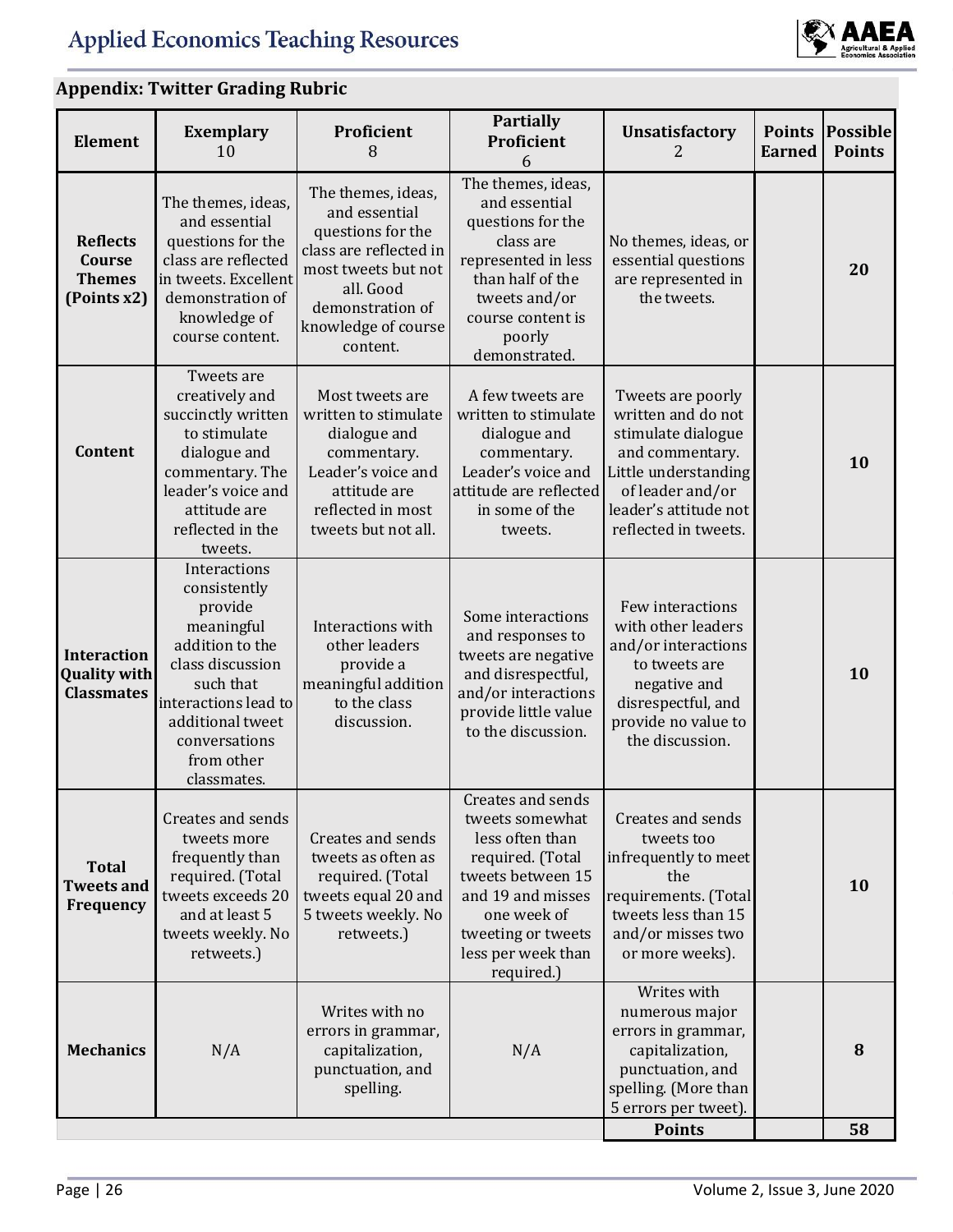

### **References**

Allen, I. E., and J. Seaman. 2013. *Changing Course: Ten Years of Tracking Online Education in the United States*: *ERIC.*

- Allgood, S., W. B. Walstad, and J. J. Siegfried. 2015. "Research on Teaching Economics to Undergraduates." *Journal of Economic Literature* 53(2):285–325.
- Barrows, H. S., and R. N. Tamblyn. 1980. *Problem-Based Learning: An Approach to Medical Education*. New York: Springer.
- Borokhovski, E., R. M. Bernard, R. M. Tamim, R. F. Schmid, and A. Sokolovskaya. 2016. "Technology-Supported Student Interaction in Post-Secondary Education: A Meta-Analysis of Designed versus Contextual Treatments." *Computers & Education* 96:15–28.
- Brouhle, K. 2011. "Exploring Strategic Behavior in an Oligopoly Market Using Classroom Clickers." *Journal of Economic Education,* 42(4):395–404.
- Burns, C., and S. Chopra. 2017. "A Meta-Analysis of the Effect of Industry Engagement on Student Learning in Undergraduate Programs." *Journal of Technology, Management, and Applied Engineering* 33(1):1–20.
- Carini, R. M., G. D. Kuh, and S. P. Klein. 2006. "Student Engagement and Student Learning: Testing the Linkages." *Research in Higher Education* 47(1):1–32.
- Caviglia-Harris, J. L. and R. T. Melstrom. 2015. "Airing Your Dirty Laundry: A Quick Marketable Pollution Game for the Classroom." *Journal of Economic Education*, 46(4):412–419.
- Delemeester, G., and J. Brauer. 2010. "Games Economists Play: Noncomputerized Classroom Games." *The Journal of Economic Education* 31(4):406. http://w3.marietta.edu/~delemeeg/games/.
- Deming, D. J., C. Goldin, L. F. Katz, and N. Yuchtman. 2015. "Can Online Learning Bend the Higher Education Cost Curve?" *American Economic Review: Papers and Proceedings* 105(5):496–501.
- Edgerton, R. 2001. "Education White Paper." http://www.pewundergradforum.org/wp1.html.
- Fredricks, J. A., P. C. Blumenfeld, and A. H. Paris. 2004. "School Engagement: Potential of the Concept, State of the Evidence." *Review of Educational Research* 74(1):59–109.
- Goodman, J., J. Melkers, and A. Pallais. 2019. "Can Online Delivery Increase Access to Education?" *Journal of Labor Economics* 37(1):1–34.
- Helme, S., and D. Clarke. 2001. "Identifying Cognitive Engagement in the Mathematics Classroom." *Mathematics Education Research Journal* 13(2):133–153.
- Herrington, A., and J. Herrington. 2006. *Authentic Learning Environments in Higher Education*. Hershey PA: Information Science Publishing.
- Herrington, J., and R. Oliver. 2000. "An Instructional Design Framework for Authentic Learning Environments." *Educational Technology Research and Development* 48(3):23–48.
- Johnson, D. W., R. T. Johnson, and K. A. Smith. 1991. "Cooperative Learning: Increasing College Faculty Instructional Productivity." *ASHEERIC Report on Higher Education*. Washington, D.C.: The George Washington University. https://files.eric.ed.gov/fulltext/ED343465.pdf.
- Jonassen, D. H., and L. Rohrer-Murphy. 1999. "Activity Theory as a Framework for Designing Constructivist Learning Environments." *Educational Technology Research and Development* 47(1):61–79.
- Kentnor, H. E. 2015. "Distance Education and the Evolution of Online Learning in the United States." *Curriculum and Teaching Dialogue* 17(1):21–34.
- Kuh, G., J. Kinzie, J. Buckley, B. Bridges, and J. Hayek. 2006. *What Matters to Student Success: A Review of the Literature*. National Postsecondary Education Cooperative. https://nces.ed.gov/npec/pdf/kuh\_team\_report.pdf.